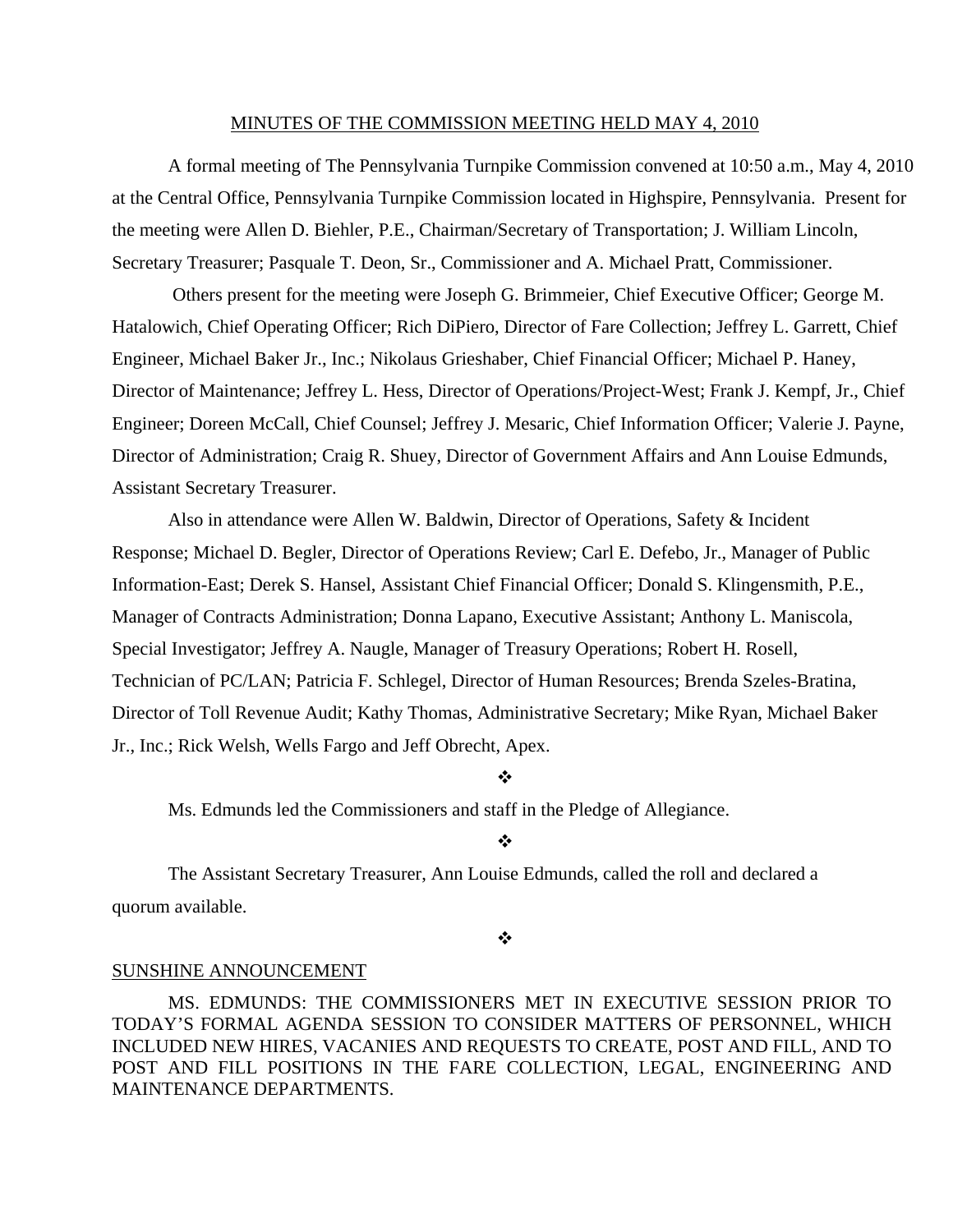# THE COMMISSIONERS ALSO ENGAGED IN NON-DELIBERATIVE INFORMATIONAL DISCUSSIONS REGARDING VARIOUS ACTIONS AND MATTERS, WHICH HAVE BEEN APPROVED AT PREVIOUS PUBLIC MEETINGS.

#### $\cdot$

#### PUBLIC COMMENT

MS. EDMUNDS: THE PUBLIC IS WELCOME AT THIS TIME TO ADDRESS THE COMMISSION REGARDING ITEMS LISTED ON THE AGENDA OR OTHER ITEMS NOT LISTED ON THE AGENDA THAT ARE WITHIN THE COMMISSION'S AUTHORITY OR CONTROL.

IN ORDER TO CONDUCT AN ORDERLY, EFFICIENT, EFFECTIVE AND DIGNIFIED MEETING, ALL PERSONS WISHING TO ADDRESS THE COMMISSION SHOULD HAVE SIGNED IN AND REQUESTED TIME TO SPEAK. IF YOU HAVE NOT DONE SO, YOU ARE INVITED TO DO SO AT THIS TIME.

COMMISSIONERS WE HAVE NO REQUESTS TO ADDRESS THE COMMISSION. AT THIS TIME, WE REQUEST ALL VISITORS STAND AND INTRODUCE YOURSELF. MIKE RYAN, MICHEAL BAKER RICK WELSH, WELLS FARGO JEFF OBRECHT-APEX

### $\mathbf{r}^{\star}_{\bullet}$

#### MINUTES OF MEETING

Motion - That the Minutes of the meeting held April 20, 2010 be approved and filed – was made by Mr. Lincoln, seconded by Mr. Deon; and passed unanimously.

#### ❖

#### COMMUNICATIONS

 Motion – That the Commission accepts and files the memo received from the Chief Counsel– was made by Mr. Lincoln, seconded by Mr. Deon; and passed unanimously.

#### ❖

#### PERSONNEL

 Motion – That the Commission approves the Personnel as submitted – was made by Mr. Lincoln, seconded by Mr. Deon; and passed unanimously.

 $\ddot{\cdot}$ 

#### UNFINISHED BUSINESS

There was no Unfinished Business to discuss.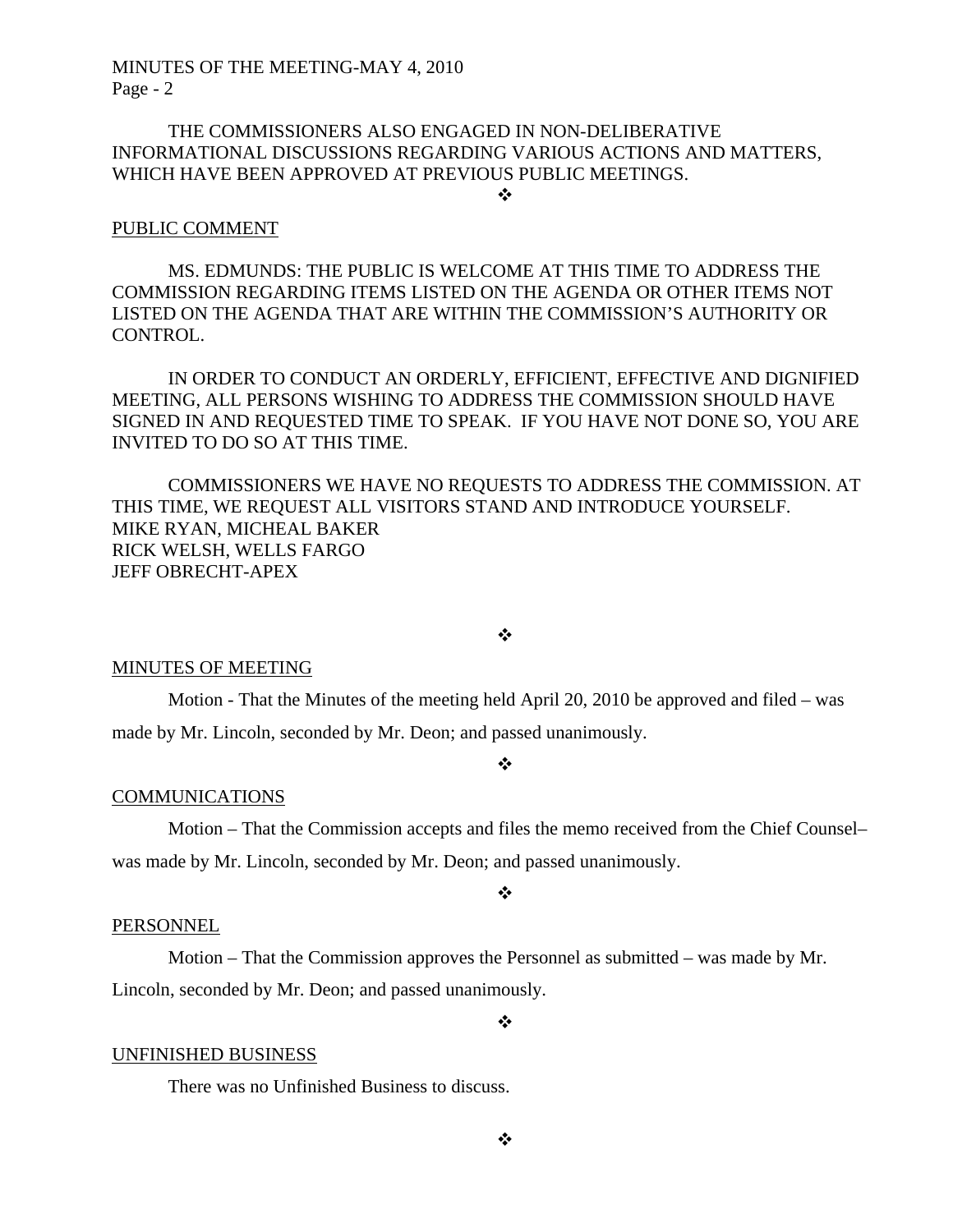## NEW BUSINESS

## Reinvestments, Liquidations and Purchase of Securities

 Upon the motion by Mr. Lincoln, seconded by Mr. Deon, the following Resolution was presented for adoption:

# RESOLUTION

 BE IT RESOLVED that the Pennsylvania Turnpike Commission hereby ratifies the action of the Assistant Chief Financial Officer, with the approval of the Chief Executive Officer and the Consulting Engineer, in directing the Trustee to make the foregoing reinvestments, liquidations and purchases; and

 BE IT FURTHER RESOLVED that copies of the Resolution certified by the Assistant Secretary and Treasurer shall be forwarded to the Trustee as required in Article VI, Section 602 of the 2001 Amended and Restated Trust Indenture.

The following members voted yea: Commissioners Biehler, Lincoln, Deon and Pratt. The motion passed.

 $\ddot{\cdot}$ 

### **AGREEMENTS**

Motion-That the Commission approves the negotiation and execution of the Agreements,

Amendments and a Work Order for the items listed in memos "a" through "f":

- a. Amendment #2 to Work Order #7 with TransCore for support software and system support services for the Express Lanes at M52 on the Mon/Fayette Expressway; for an additional \$274,664.00, increasing the not-to-exceed amount to \$6,757,533.00;
- b. Agreement with the Garden Club Federation of Pennsylvania to place a Blue Star Memorial Marker at the New Stanton Service Plaza;
- c. Agreement with Penn State Facility Engineering Institute to enable/implement an energy billing assessment evaluation and building condition assessment process; at a not-to-exceed cost of \$1,218,494.00 over 4 years;
- d. Reimbursement Agreement with PECO Energy to reimburse PECO Energy the costs associated with the relocation of their electric lines necessary for the replacement of Bridge DB-324 at MP 352.98; at a not-to-exceed amount of \$665,000.00;
- e. Reimbursable payment for Work Order #14 to TransCore for labor, equipment and project management design services for an ORT tolling solution for the West Virginia Department of Highways on the Mon/Fayette Expressway; for a not-to-exceed amount of \$138,383.97;
- f. Amendment to our agreement with CabAire, LLC for truck parking space electrification at New Stanton Service Plaza, to remove and dispose of bituminous material and replace with approved concrete at the auxiliary truck parking lot; at a not-to-exceed amount of \$15,000.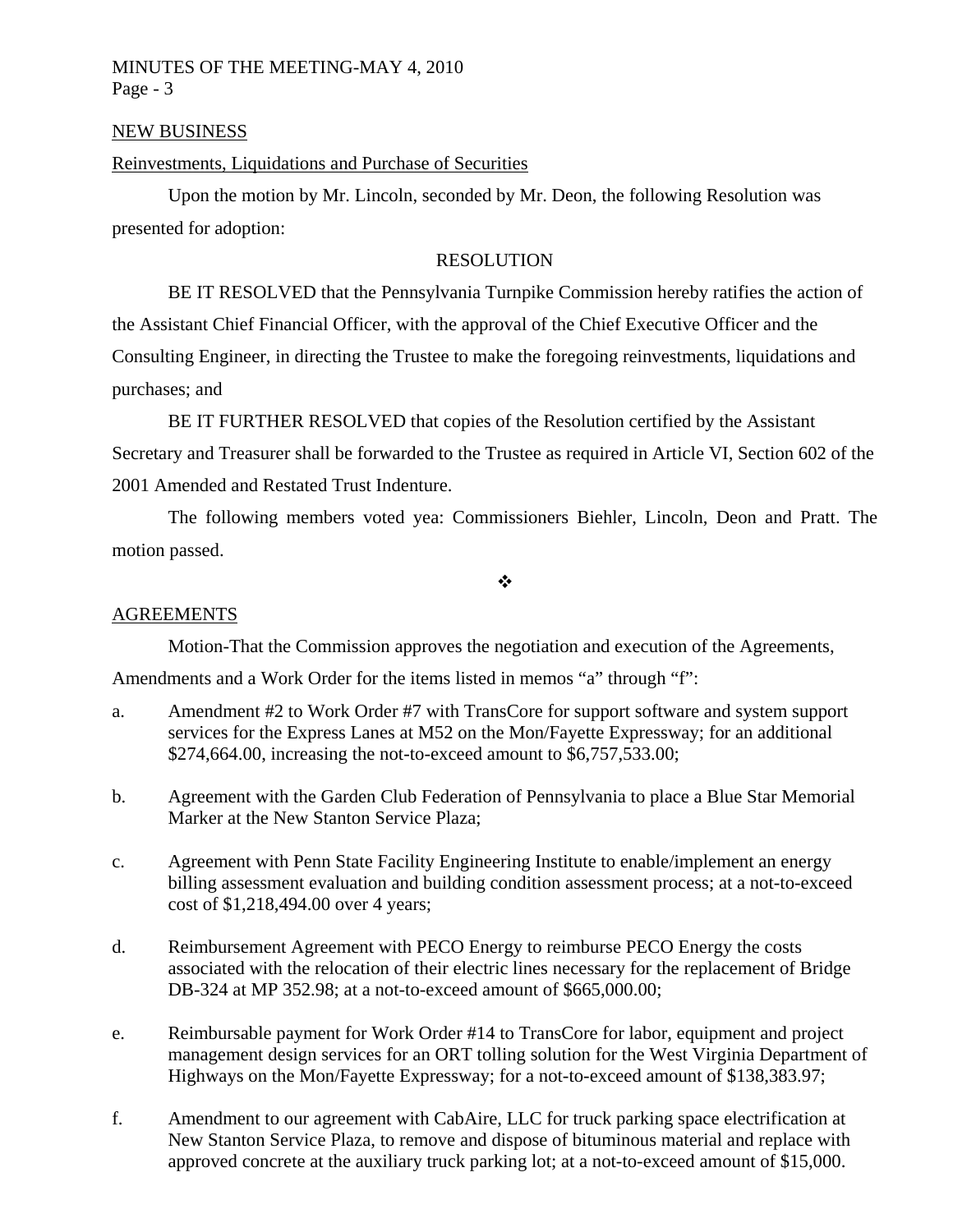-was made by Mr. Lincoln, seconded by Mr. Deon; and passed.

 $\ddot{\bullet}$ 

# RIGHT-OF-WAY REQUESTS

Motion – That the Commission approves the Right-of-Way Requests for the items listed in memos "a" and "b":

- a. Approve the plans entitled, "Drawings for Authorizing Acquisition of Right-of-Way for SR 4005 (Coxes Creek Road) and Lincoln Township Road T-598 (Ream Road) and Establishing and Re-establishing Limited Access Right-of-Way for the Pennsylvania Turnpike, Contract No. 01-048-RR2U, Milepost 104.92, in Somerset County"; as prepared by the Engineering department for the Total Reconstruction Project from MP 99.00 to MP 109.00;
- b. Authorize the acquisition of Right-of-Way #1031-R14, a partial take parcel, necessary for construction of the Somerset Interchange Project, by issuing payment in the amount of \$112,312.00, payable to Nathan Zarichnak & Associates, LLC; representing fair market value, prorated taxes, recording fees and Section 710 damages; authorize the appropriate Commission officials to execute the agreement of sale, authorize the payment of additional statutory damages as calculated by the Legal Department and approved by the Chief Executive Officer, and payment of the fair market value to the property owner is contingent upon the delivery of a deed prepared by the Legal Department.

-was made by Mr. Lincoln, seconded by Mr. Deon; the motion passed unanimously.

# ❖

# ADVERTISING

Motion-That the Commission approves advertising for design and construction services for the installation of Roadway Weather Information Systems from MP 10.20 to MP 317.50 and from MP A57.40 to MP A127.90-was made by Mr. Lincoln, seconded by Mr. Pratt; and passed unanimously.

 $\frac{1}{2}$ 

# AWARD OF BIDS, CHANGE ORDER AND ISSUANCE OF PURCHASE ORDERS

Motion-That the Commission approves the Award of Bids and the Issuance of Purchase

Orders for the items listed in memos "a" through "f":

a. Renewal Agreements with the following vendors to provide Unleaded Gasoline 87 Octane & E85 Ethanol to various PTC Maintenance locations beginning June 1, 2010 through May 31, 2011, exercising the option to renew this contract for (one) 1 additional year:

| E85 Ethanol                     |              |
|---------------------------------|--------------|
| Petroleum Traders, Inc.         | \$75,409.00  |
| <b>Unleaded Gasoline</b>        |              |
|                                 |              |
| Petroleum Traders, Inc.         | 1,403,540.25 |
| Glassmere Fuel                  | 595,575.63   |
| <b>Bedford Valley Petroleum</b> | 330,873.75   |
|                                 |              |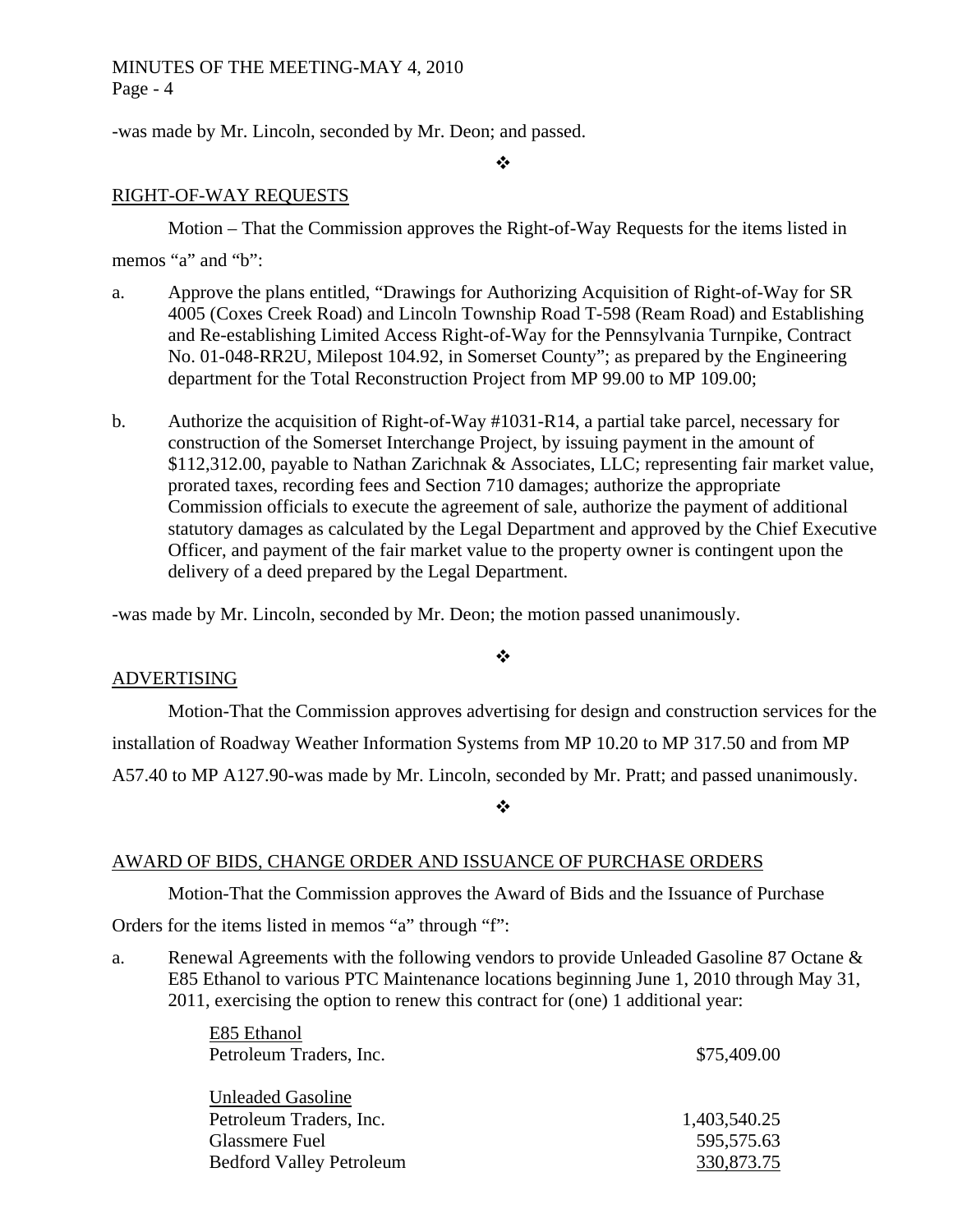# TOTAL AWARD \$2,405,398.63

b. Bituminous Material, to the lowest responsive and responsible bidders:

| Hei-Way, LLC (Heilman)                         | \$12,000.00  |
|------------------------------------------------|--------------|
| <b>Lindy Paving</b>                            | 15,000.00    |
| <b>IA Construction</b>                         | 18,000.00    |
| <b>Lane Construction</b>                       | 10,000.00    |
| <b>Russell Standard Corp</b>                   | 5,000.00     |
| <b>Hanson Aggregates</b>                       | 42,000.00    |
| New Enterprise Stone & Lime Co.                | 93,000.00    |
| Hempt Bros., Inc.                              | 5,000.00     |
| Pennsy Supply – Harrisburg                     | 9,000.00     |
| <b>Valley Quarries</b>                         | 5,000.00     |
| Reading Materials/Lebanon Materials (Annville) | 5,000.00     |
| <b>Handwerk Materials</b>                      | 5,000.00     |
| <b>Silver Hill Quarry</b>                      | 14,000.00    |
| Reading Materials/Sanatoga                     | 9,000.00     |
| H & K Materials                                | 4,000.00     |
| Eureka Stone Quarry                            | 8,000.00     |
| <b>Locust Ridge Quarry</b>                     | 2,000.00     |
| <b>Dunmore Materials</b>                       | 2,000.00     |
| Reading Materials/Eckley Asphalt               | 2,000.00     |
| Coopersburg Asphalt                            | 2,000.00     |
| Pennsy Supply – West Hazelton                  | 8,000.00     |
| <b>Wilkes-Barre Materials</b>                  | 19,000.00    |
| <b>Eastern Industries</b>                      | 12,000.00    |
| <b>Highway Materials</b>                       | 4,000.00     |
| Glasgow                                        | 6,000.00     |
| Seabord Asphalt                                | 5,000.00     |
| <b>TOTAL AWARD</b>                             | \$321,000.00 |

**c.** Stone, Slag, and Gravel aggregates, to the lowest responsive and responsible bidders:

| \$28,000.00 |
|-------------|
| 6,000.00    |
| 41,000.00   |
| 11,000.00   |
| 19,000.00   |
| 19,000.00   |
| 5,000.00    |
| 5,000.00    |
| 4,000.00    |
| 10,000.00   |
| 16,000.00   |
| 4,000.00    |
| 2,000.00    |
| 16,000.00   |
|             |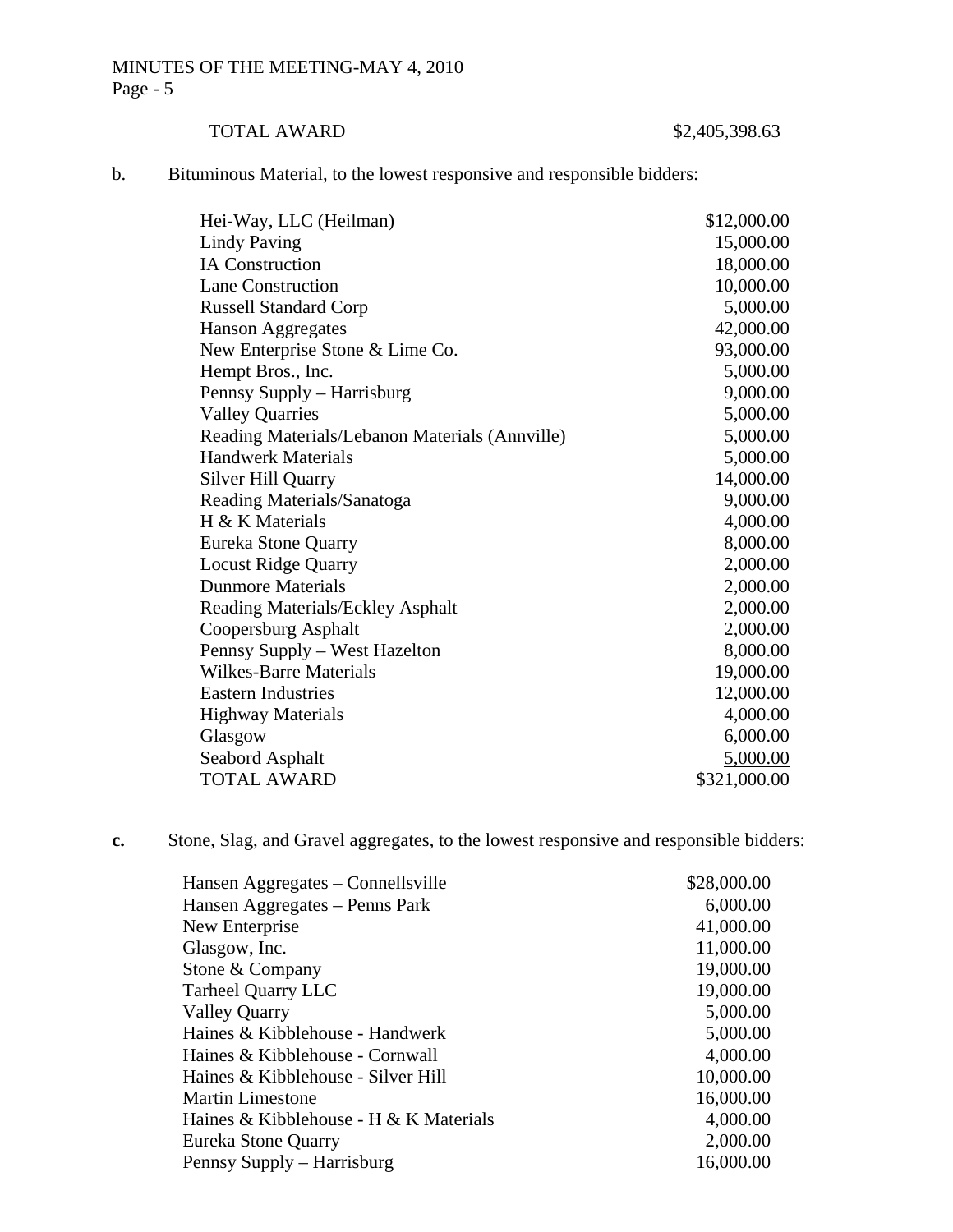| 5,000.00     |
|--------------|
| 6,500.00     |
| 5,000.00     |
| 9,500.00     |
| \$212,000.00 |
|              |

- d. HVAC (Job Order Contract) District I, to the lowest responsive and responsible bidder, Mac-Service Inc., at a total award of \$1,000,000.00;
- e. Renewal Agreements with the following vendors to provide septic tank pumping services at various locations, exercising the option to renew this contract for one (1) additional year:

| \$21,000.00  |
|--------------|
| 1,500.00     |
| 10,000.00    |
| 21,000.00    |
| 12,000.00    |
| 45,000.00    |
| 2,000.00     |
| 7,000.00     |
| \$119,500.00 |
|              |

f. Mack Tri-Axle Dump Truck with right wing plow, utilizing the Commonwealth's contract with Mack Trucks Inc., at a total award of \$216,196.09.

-was made by Mr. Lincoln, seconded by Mr. Deon; and passed unanimously.

#### $\cdot$

### PROPERTY DAMAGE CLAIM

Motion-That the Commission approves the write off of \$13,711.96 for Property Damage Claim #DC-1197-was made by Mr. Lincoln, seconded by Mr. Deon; and passed unanimously.

# $\frac{1}{2}$

## IAG

Motion-That the Commission authorizes the Commission to act as the host agency for the reimbursable payment of the new IAG Executive Director's salary and benefits-was made by Mr. Lincoln, seconded by Mr. Pratt; and passed unanimously.

 $\bullet^{\bullet}_{\bullet} \bullet$ 

# Items Added to the Formal Agenda

### SUPPLEMENT

Motion-That the Commission approves Supplemental Agreement #2 with Urban Engineers, Inc. for design management services for the Total Reconstruction projects from MP 40-48, MP 99-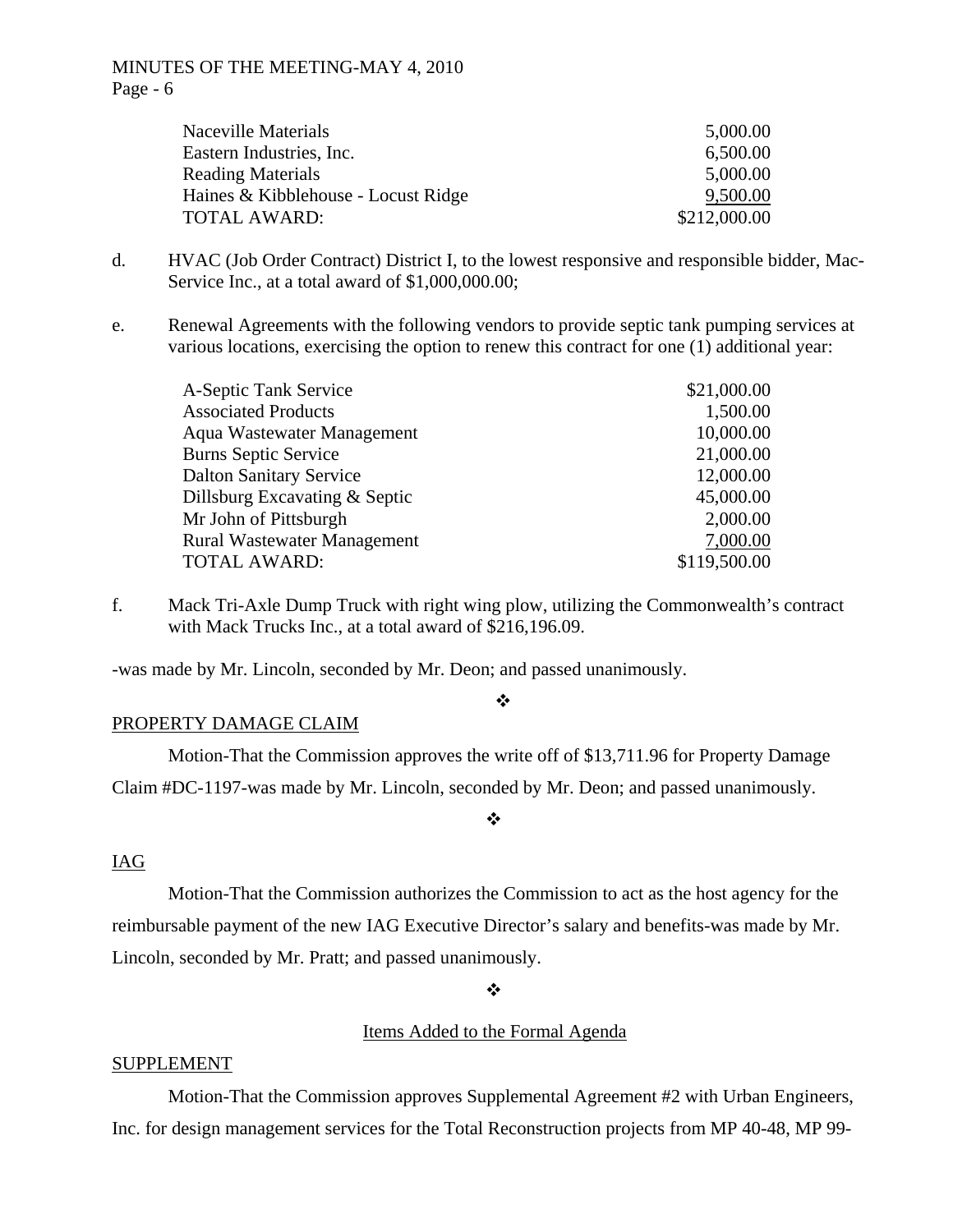109 and MP 320-326, in the amount of \$5,000,000.00, increasing the not-to-exceed amount to \$16,400,000.00-was made by Mr. Lincoln, seconded by Mr. Deon; and approved unanimously.

 $\bullet^{\bullet}_{\bullet} \bullet$ 

# CHANGE ORDER

Motion-That the Commission approves Change Orders #5 for Contract #A-074.27S001-3-02 with Walsh Construction for replacement of the Lehigh River and Pohopoco Creek Bridges, for an decrease of \$1,269,771.85, decreasing the not-to-exceed amount from \$102,708,297.83 to \$101,438,525.98-was made by Mr. Lincoln, seconded by Mr. Pratt; and approved unanimously.

 $\frac{1}{2}$ 

# CHANGE ORDER AND FINAL PAYMENT

Motion-That the Commission approves Change Orders the items listed in memos "a" through  $C$ ":

- a. Change Order #2 and Final Payment for Contract #EN-00044-03 with Road-Con, Inc. for roadway and miscellaneous repairs between MP 298.33 and MP 358.11, for an increase of \$331,937.51 and a 21-day time extension; making the final contract value \$2,156,128.01, and the final amount due of \$368,421.32;
- b. Change Order #1 and Final Payment for Contract #T-338.92S001-3-02 with Road-Con, Inc. for painting of Bridge DB-140A and collision damage repairs to Bridge DB-141, for an increase of \$13,231.50; making the final contract value \$1,390,124.00, and the final amount due of \$40,769.35;
- c. Change Order #1 and Final Payment for Contract #EN-00049-03-07 with Road-Con, Inc. for roadway and miscellaneous repairs between MP 298.33 and MP 358.11, for a decrease of \$307,008.60; making the final contract value \$1,192,991.40, and the final amount due of \$26,761.66.

-was made by Mr. Deon, seconded by Mr. Pratt; and passed unanimously.

 $\frac{1}{2}$ 

# RESOLUTION

Motion-THAT THE COMMISSION APPROVES SUPPLEMENTING THE PENNSYLVANIA TURNPIKE COMMISSION'S RESOLUTION OF MARCH 3, 2010 (AS FURTHER DESCRIBED HEREIN) BY AMENDING THE DEFINITION OF "PROJECT" TO INCLUDE THE REFUNDING OF THE COMMISSION'S TURNPIKE SUBORDINATE REVENUE BOND ANTICIPATION NOTES, SERIES A OF 2010-was made by Mr. Lincoln, seconded by Mr. Pratt; and passed unanimously**.**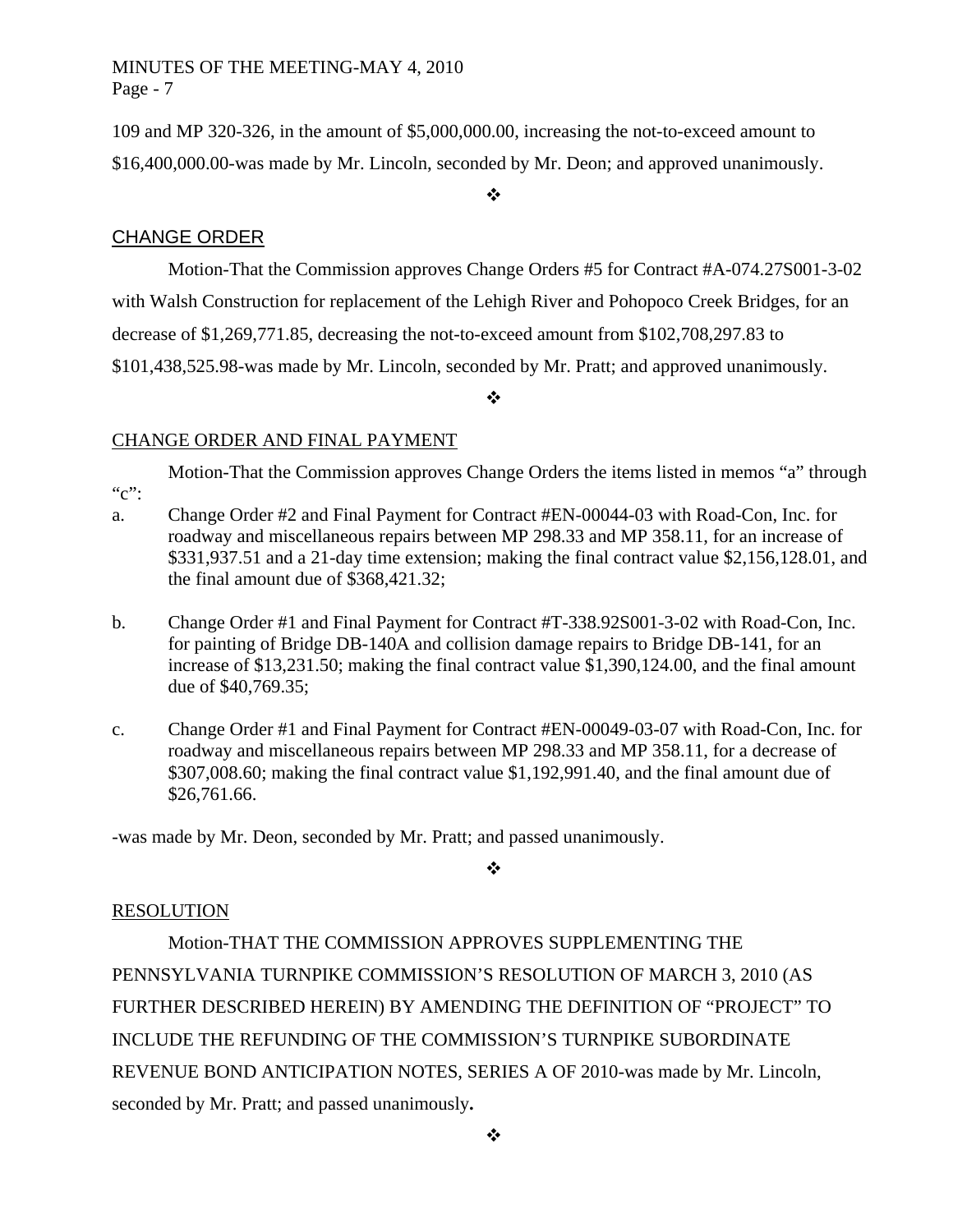### FEMA SNOW ASSISTANCE

Motion-That the Commission authorizes the Chief Financial Officer to execute for and on behalf of the Commission all necessary forms to comply with the requirements of the Snow Assistance Declaration, for reimbursement aid as a result of the snow removal costs incurred due to the unprecedented snowfall in February 2010-was made by Mr. Lincoln, seconded by Mr. Pratt; and passed unanimously.

 $\ddot{\bullet}$ 

#### NEXT MEETING

MS. EDMUNDS: The next Commission Meeting will be held Tuesday, May 18, 2010 beginning at 10:00 am.

 $\bullet^{\bullet}_{\bullet} \bullet$ 

### ADJOURNMENT

MS. EDMUNDS: Commissioners, I have no other items for consideration, if you have nothing further, I request a motion for adjournment.

Motion – That this meeting of The Pennsylvania Turnpike Commission be adjourned at 10:56 a.m. - was made by Mr. Pratt, seconded by Mr. Deon; and passed unanimously.

 $\frac{1}{2}$ 

PREPARED BY:

 Ann Louise Edmunds Assistant Secretary Treasurer

APPROVED BY:

 J. William Lincoln Secretary Treasurer

05-04-10